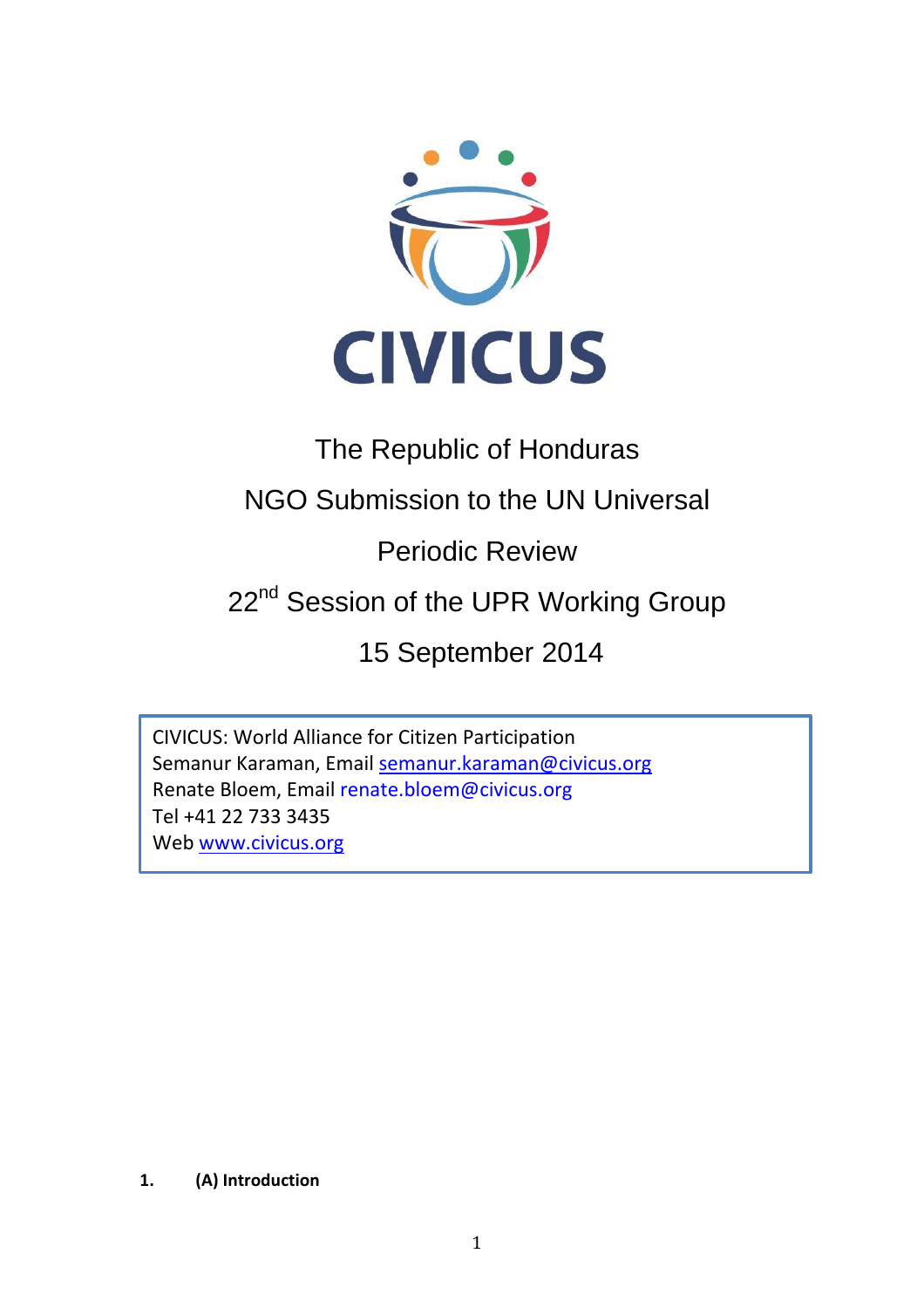1.1 CIVICUS: World Alliance for Citizen Participation is an international movement with members in more than 100 countries worldwide. Established in 1993, CIVICUS nurtures the foundation, growth and protection of citizen action throughout the world, especially in areas where participatory democracy and citizens' freedom of association are threatened.

1.2 In this document, CIVICUS outlines concerns related to the environment in which civil society activists and human rights defenders operate in Honduras and discusses threats faced in the exercise of freedoms of expression, association and assembly.

1.3 CIVICUS is concerned by legislative and extra-legal measures taken by the Republic of Honduras which curb civil society activism and threaten the freedom of association.

1.4 CIVICUS is greatly alarmed by undue and arbitrary restrictions on freedom of expression and independence of the media.

1.5 CIVICUS is concerned by the ongoing legal and policy restrictions on the freedom of assembly as well as use of excessive force and the practice of carrying out arbitrary arrests to disperse and discourage nonviolent demonstrations.

- In section B, CIVICUS highlights concerns related to the freedom of association and restrictions on civil society activities.
- In section C, CIVICUS expresses concerns involving harassment and arbitrary detention of human rights defenders.
- In section D, CIVICUS highlights concerns relating to the freedom of expression and independence of the media.
- In section E, CIVICUS highlights concerns regarding the freedom of assembly.
- In section F, CIVICUS makes a number of recommendations to address the concerns listed.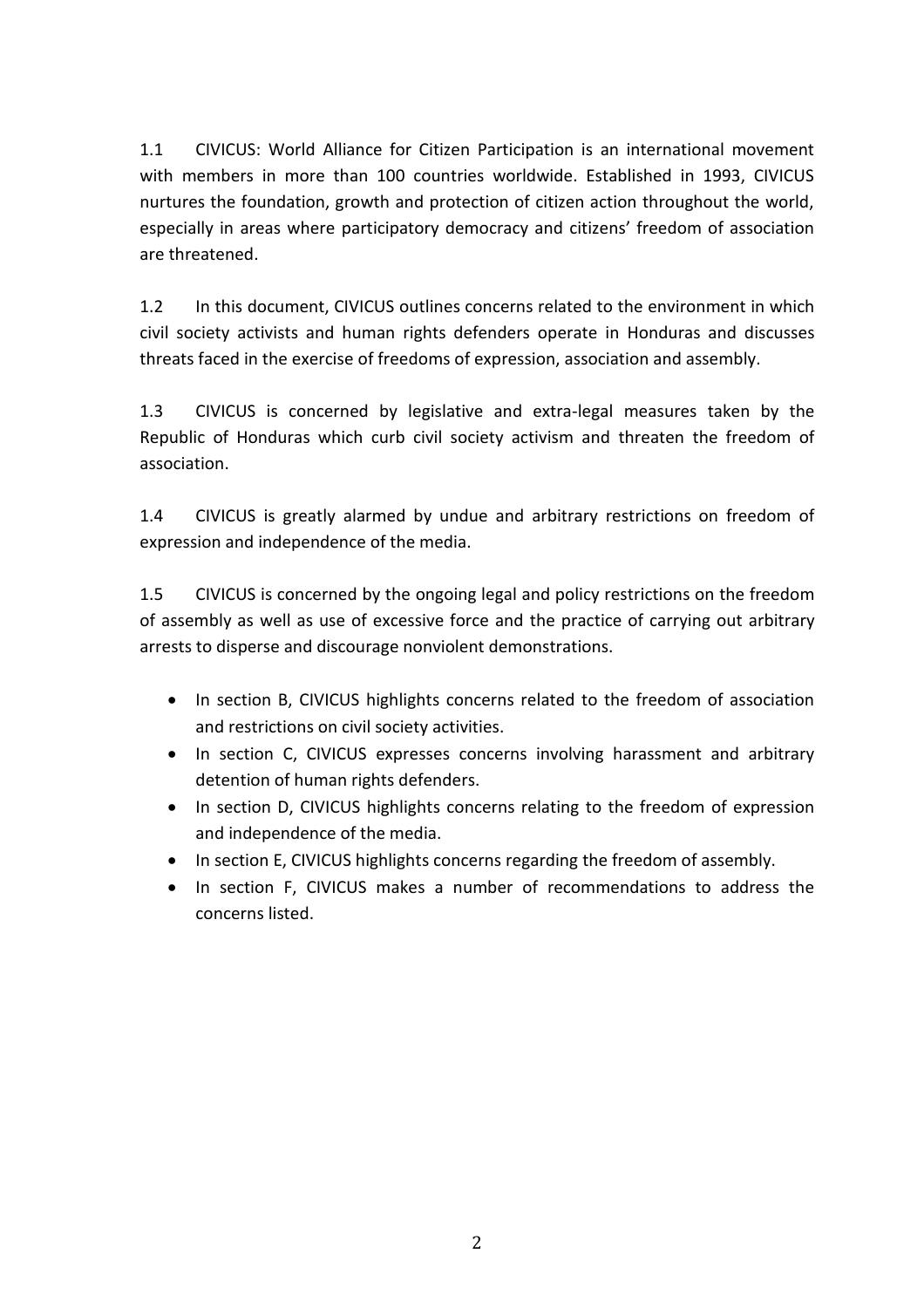## **2.(B) Restrictions on freedom of association and impediments to civil society activities**

2.1 Article 78 of the Constitution of the Republic of Honduras guarantees the right to freedom of association stating that, "Freedom of association and assembly is guaranteed provided its exercise is not contrary to the public policy or to good morals." Article 308 of the Constitution further acknowledges this right as it states "For the exclusive purposes of ensuring the improvement and development of the communities, citizens shall have the right to freely associate themselves in civic associations, to establish federations or confederations."<sup>1</sup> Article 22 of the International Covenant on Civil and Political Rights (ICCPR), to which Honduras is a state party, also guarantees the freedom of peaceful association. Despite the aforementioned legal guarantees, the Decree No: 120-2013 and the Law for Employment and Economic Development Zones (ZEDE) allow authorities to implement their own legal and policy frameworks at the local level, which make civil society activists working on land rights and environmental issues in particular vulnerable to lack of protection for their work.

2.2 Provisions concerning civil society are dispersed in Honduran jurisprudence which primarily are the Constitution, the Civil Code, the Administrative Procedures Code, and the Executive Accord 65-2013. The Law for Neighborhood Boards, the Special Law for Non-Governmental Development Organizations (the "NGO–D Law"), the Law for Non-Governmental Financial Development Organizations and the Community Waterboard Law also affect civil society operations to different degrees. The aforementioned laws are generally accepted to be in line with international standards set forth in the ICCPR. However, since its initial review under the  $9<sup>th</sup>$  Session of the UPR, CSOs in Honduras reported that there are undue and arbitrary restrictions on freedom of association, which are primarily due to problems in implementation of the existing legal framework. The Unit for Registering and Monitoring Civil Associations (URSAC), the government agency primarily responsible for CSOs, exercises undue authority within the scope of its mandate.

2.3 Of critical concern are the provisions found in the Executive Accord 65-2013 which place a number of unwarranted bureaucratic obstacles for civil society operations. The Executive Accord 65-2013 requires CSOs to provide the Minister of Interior and Population with detailed annual executive and financial reports. They face threat of closure or risk being issued heavy penalties if the reports do not fully comply with the law. The Ministry of Interior and Population have routinely and arbitrarily used this legal provision to keep CSOs in check, in contravention to international best practices.<sup>2</sup> In

 $^{1}$  La Constitución de Honduras, http://www.oas.org/dil/esp/Constitucion\_de\_Honduras.pdf

 $^2$  Cancelarán más de 6,000 ONG en Honduras, El Heraldo, 13 July 2013,

www.elheraldo.hn/csp/mediapool/sites/ElHeraldo/Pais/story.csp?cid=582196&sid=299&fid=214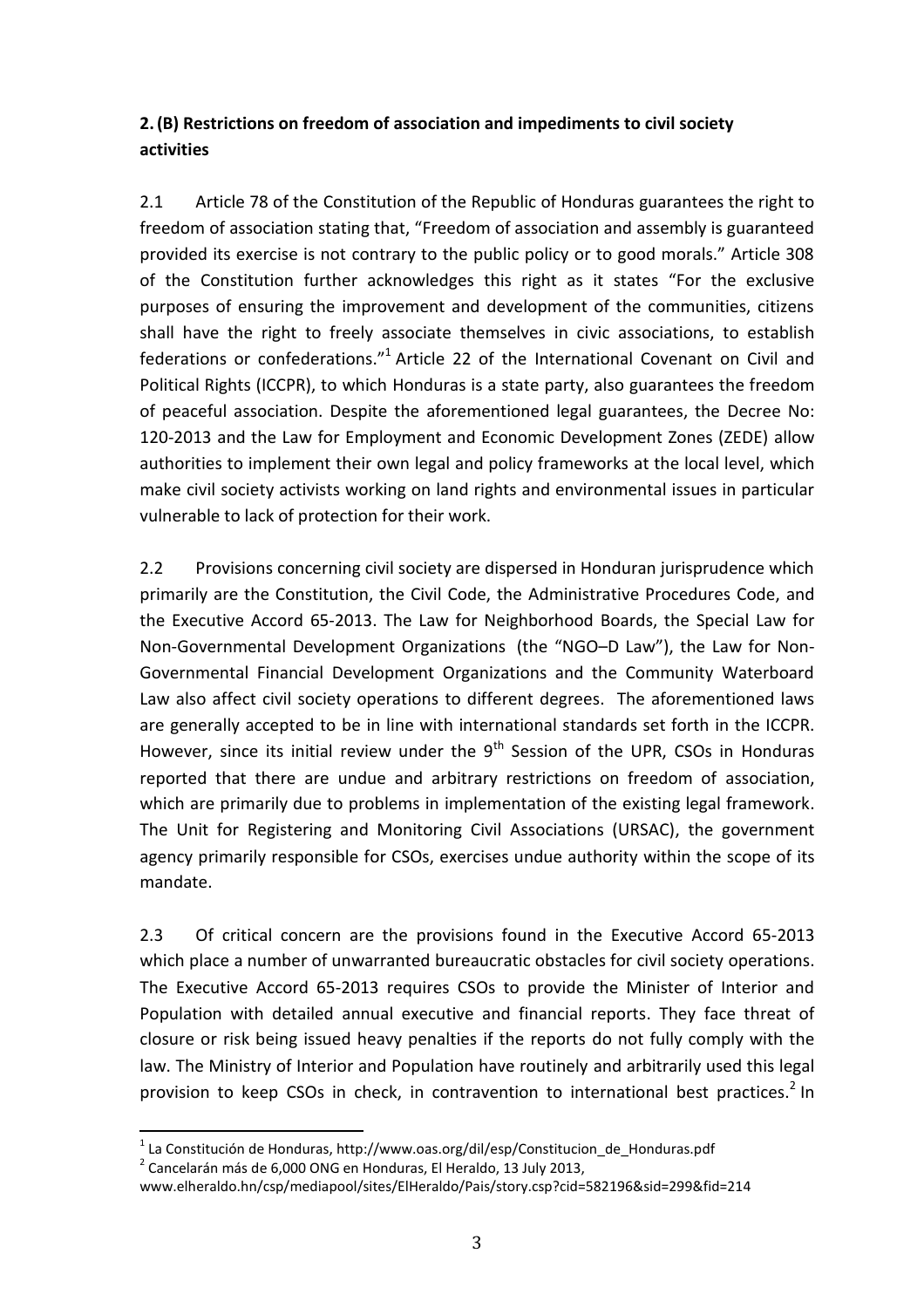February 2014, the Ministry of Interior and Population, through Executive Order 2196-A-2013, canceled the legal personalities of more than 5,429 CSOs for not providing annual reports of their financial statements.<sup>3</sup> URSAC issued heavy financial penalties to organizations failing to file and document activities. The cancelations and penalties were later retracted after most organizations demonstrated that they already complied with the requirements of the existing legal framework.

## **3. (C) Concerns involving harassment, intimidation and attacks against human rights defenders and civil society activists**

3.1 Article 12 of the UN Declaration on Human Rights Defenders mandates States to take necessary measures to ensure protection to human rights defenders. The ICCPR guarantees the freedoms of expression, association and assembly. It is a matter of deep concern that in Honduras human rights defenders engaged in legitimate activities are being subjected to reprisals by state officials. Since Honduras' first UPR examination, dozens of human rights defenders, especially those working on LGBTI, child, women's rights and environmental issues, have been systematically targeted by state authorities.

3.2 On 22 September 2012, prominent human rights lawyer Antonio Trejo Cabrera who advocated peasant and land rights, was shot and murdered in Tegucigalpa.  $4$  On July 5 2012 Donny Reyes, the coordinator of LGBTI organization Rainbow Association (Asociación Arcoiris), was chased by an armed man on a motorbike.<sup>5</sup> Despite an order from the Inter-American Commission on Human Rights (IACHR), Honduran authorities failed to provide him any protection. On 23 October 2012, Karla Zelaya, prominent land rights activist and a journalist with the Unified Campesino Movement of Aguán (Movimiento Unificado Campesino del Aguán, MUCA), was abducted and tortured in Tegucigalpa.<sup>6</sup> Karla was released after three hours but was threatened saying that if she carried out her human rights work, she and other members of MUCA would be murdered. On 22 January 2013, LGBTI activist, Patricio Vindel, the executive director of La Ceiba's Pro-Union Organization (Organización Pro-Unión Ceibeña, OPRUCE) received a death threat which was spray painted outside his office wall.  $^7$  In all aforementioned

 $^3$  Poder Ejecutivo ordena el cierre del Comité por la Libre Expresión C-Libre, C-Libre, 7 March 2014, http://clibrehonduras.com/main/noticias/poder-ejecutivo-ordena-el-cierre-del-comit%C3%A9-por-la-libre-

expresi%C3%B3n-c-libre

<sup>4</sup> Frente a iglesia ultiman a apoderado legal de los campesinos del Aguán,La Tribuna, 24 September 2014, http://www.latribuna.hn/2012/09/24/ultiman-al-representante-legal-de-campesinos-del-marca/

<sup>&</sup>lt;sup>5</sup> UNHCR ACNUR, Honduras, http://www.acnur.org/t3/uploads/media/2865\_-

\_informe\_CIDH\_Honduras\_2012.pdf?view=1<br><sup>6</sup> Voices in Danger: In Honduras, they come after your family too, The Independent, 10 June 2013, http://www.independent.co.uk/voices/comment/voices-in-danger-in-honduras-they-come-after-yourfamily-too-8652478.html

<sup>7</sup> Amenaza de muerte contra un activista Hondureño, 12 February 2013,

http://www.felgtb.org/temas/internacional/noticias/i/3044/324/amenaza-de-muerte-contra-un-activistahondureno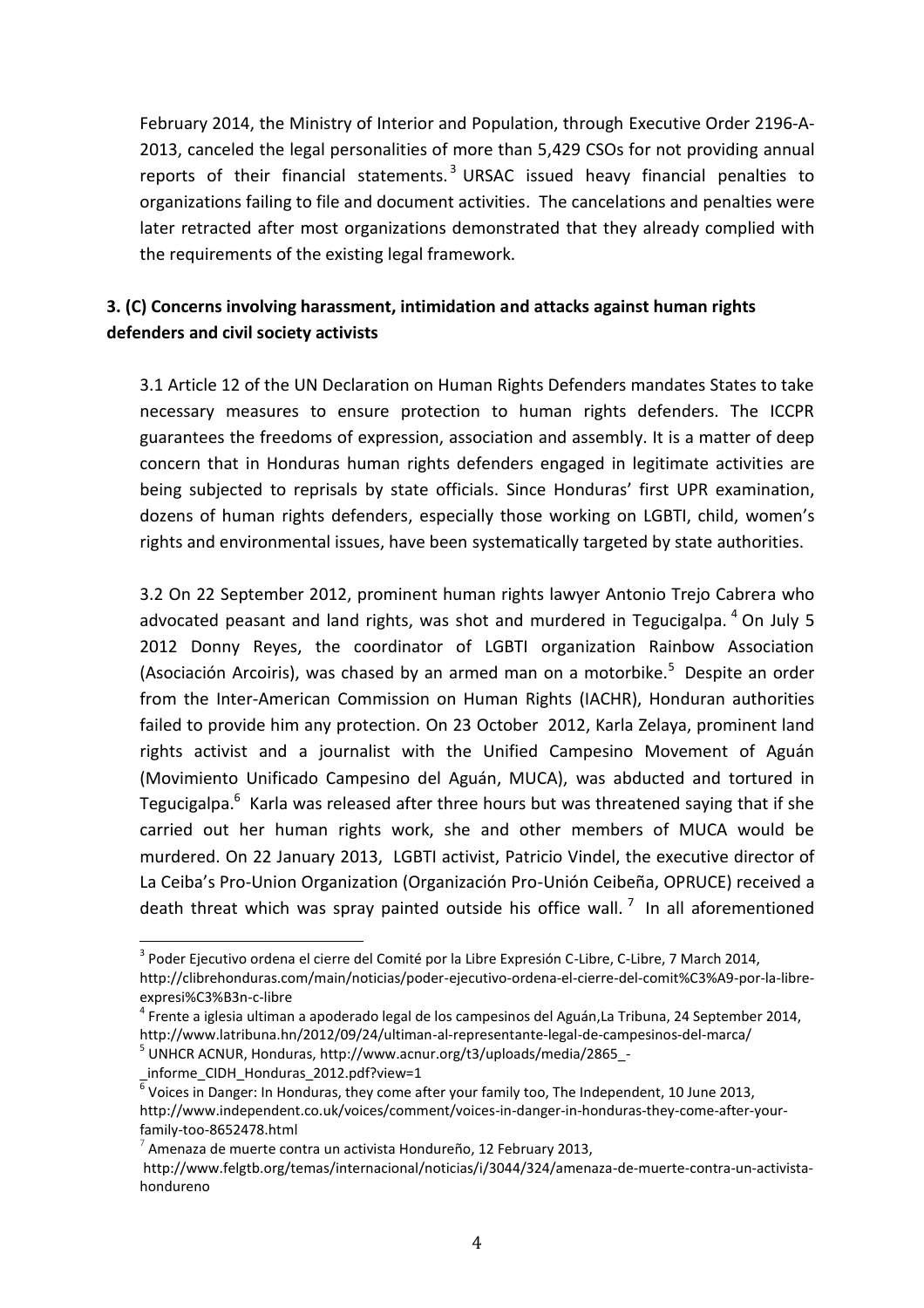cases, police forces either failed to provide a robust and impartial investigation, or immediate protection for human rights defenders at risk. National Human Rights Commission (CONADEH) has also been unproductive in responding to immediate threats to human rights defenders and providing effective remedies to their cases. The inefficiency of the Honduran government to warrant protection to human rights defenders, and the failure to investigate and prosecute perpetrators is of critical concern.

3.3 On 25 July 2013, two humanitarian workers, French national Orlane Vidal and Swiss national Daniel Langmeier who were assisting the Honduras Accompaniment Project (Proyecto de Acompañamiento en Honduras – PROAH), an organization advocating land rights with respect to mining projects, were abducted at gunpoint.<sup>8</sup> Since 2012 numerous members of PROAH have reportedly been threatened and harassed and the authorities failed to effectively investigate these attacks which aimed at destabilizing and preventing their legitimate land rights activism.

3.4 After releasing a report demonstrating that 270 children and young people have been killed in the first three months of 2014, on 8 May 2014, the Director of Casa Alianza, an organization working with street children, Jose Guadalupe Ruelas García was brutally beaten by the Honduran police in front of the Presidential Palace in Tegucigalpa.<sup>9</sup> After being held in the intensive care unit for 2 days, Garcia was released from the hospital on 10 May and the Honduran authorities claimed the "injuries were the result of a traffic collision".  $^{10}$  Perpetrators of police brutality against the prominent activists were not held accountable for their actions.

3.5 Despite escalation of threats and deaths of human rights defenders and the government's commitment to take prompt and effective steps to protect them from violent attacks, Honduras failed to implement a national protection programme specifically addressing risks and threats against human rights defenders. The lack of protection for human rights defenders at risk not only disenabled authorities to effectively and impartially undertake investigations and fight impunity, but also increased HRDs vulnerability to outside threats.

<sup>&</sup>lt;sup>8</sup> Public Clarification of the Circumstances Surrounding the Abduction of Two Observers from PROAH in La Nueva Esperanza, Honduras Accompaniment Project, 15 November 2013, https://hondurasaccompanimentproject.wordpress.com/2013/11/

<sup>&</sup>lt;sup>9</sup> Acción Urgente Cofadeh, 9 May 2014,

http://www.defensoresenlinea.com/cms/index.php?option=com\_content&view=article&id=3113:accionurgente-cofadeh&catid=71:def&Itemid=166

<sup>&</sup>lt;sup>10</sup> Beating and arbitrary detention of children's rights defender Mr José Guadalupe Ruelas, Honduras Accompaniment project, 15 May 2014,

http://hondurasaccompanimentproject.wordpress.com/2014/05/15/beating-and-arbitrary-detention-ofchildrens-rights-defender-mr-jose-guadalupe-ruelas/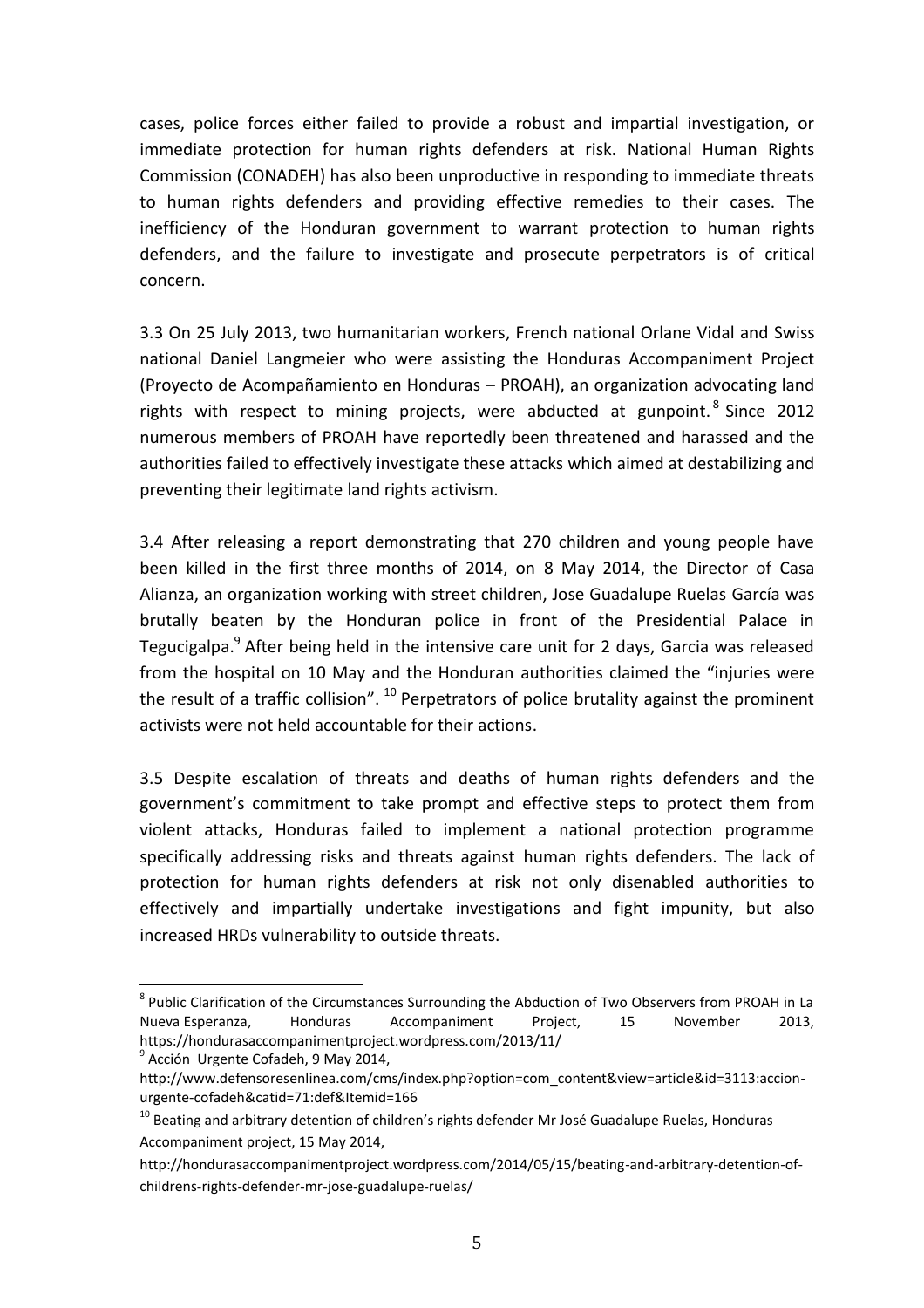3.6 On 8 March 2014 Marlen Cruz Licona, prominent human rights defender working on land rights and the eviction of campesino communities, from CODEH, was arrested with alleged charges of instructing a group of campesinos to attack police forces. Marlen is still detained despite lack of substantiate evidence to back up the authorities' claims, and is prevented from carrying out her human rights work.<sup>11</sup>

3.7 Members of Civic Council of Popular and Indigenous Organisations of Honduras (Consejo Civico de Organizaciones Populares e Indígenas de Honduras – COPINH), systematically targeted due to their advocacy defending a local river that is the proposed site for the construction of a highly profitable hydro-electric dam. The general coordinator of COPINH, Berta Cacares, was arrested on 24 May 2013 based on "illegal possession of a firearm endangering the security of the Honduran".<sup>12</sup> Although Berta was released on 10 February 2014 at the Court of First Instance in Santa Barbara, authorities used judicial harassment to intimidate her and COPINH. On 8 November 2013, two human rights defenders working with CONIPH, Aureliano Molina Villanueva and Victor Fern**á**ndez, were both followed by a vehicle which persistently flashed its lights attempting to distract the driver and possibly cause an accident. There are serious concerns that authorities are using means of judicial harassment and intimidation to prevent CONIPH from carrying out their valid human rights work.

### **4. (D) Concerns regarding freedom of expression and access to information**

4.1 Article 72 of the Honduran Constitution affirms the right to freedom of expression and thought stating "Expression of thought shall be free, and may be expressed through any means of dissemination, without prior censorship." Article 74 of the Constitution protects freedom of expression from indirect restrictions by stating "The right to freedom of thought and expression may not be restricted by indirect means, such as the abuse of government or private controls over newsprint, radio broadcasting frequencies, or equipment used in the dissemination of information". Article 19 of the ICCPR, to which Honduras is a state party, also guarantees freedom of expression and opinion. However, despite these protections, the government continues to invoke restrictive and overbroad legislation to limit access to information. The Law for Classification of Public Documents and the Decree No 418-2013 is in contravention of Honduras' Transparency and Access to Information Law and the Tshwane and Johannesburg Principles on national security, freedom of expression and access to information.

4.2 Press freedom in Honduras remains subverted by violence and intimidation as

<sup>&</sup>lt;sup>11</sup> Summary of Human Rights Issues and Events in Honduras, PROAH, March 2014, http://proah.files.wordpress.com/2014/04/2014march.pdf

<sup>&</sup>lt;sup>12</sup> Auto de prisión para dirigente Berta Cáceres, El Heraldo, 20 September 2013,

http://www.elheraldo.hn/tag/388385-214/auto-de-prisi%C3%B3n-para-dirigente-berta-c%C3%A1ceres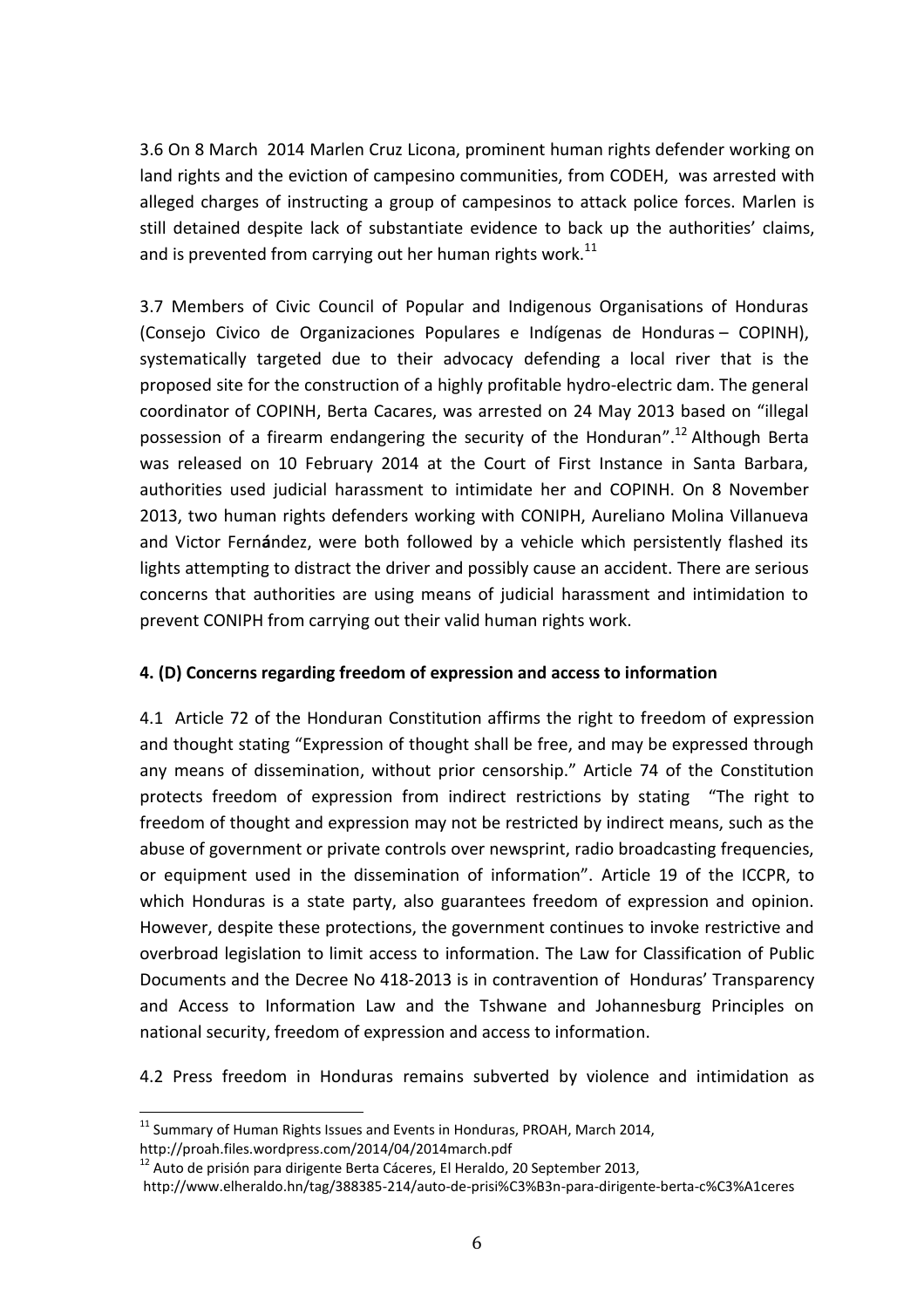journalists working on sensitive issues such as drug trafficking, land rights and corruption operate at great risk. Since the coup of 2009, dozens of journalists have reportedly been murdered in Honduras. On 20 April 2014, Héctor Longino Becerra, journalist and executive director of the NGO Freedom of Expression Committee (Comité por la Libre Expresión, C-Libre), was given a death threat over the phone.<sup>13</sup> On 7 May 2014, the body of Erick Martínez Ávila, journalist and spokesperson for LGBTI organization Kukulcán, an organization that defends LGBT rights, was found by a road outside Tegucigalpa.<sup>14</sup> On 24 June 2014, GLOBO TV talk show host and journalist Anibal Barrow was kidnapped and several days after was found to be murdered in Villanueva, northern Honduras.<sup>15</sup> On 20 May 2013, Ramon Maldonado, the host of "Noticias con Café" (News with Coffee) and cameraman Daniel Sánchez were fired at by an unidentified gunman. <sup>16</sup> In all aforementioned cases of murder, physical abuse and intimidation Honduran authorities failed to both provide immediate protection to journalists at risk, and robust and effective investigation into their cases.

4.4 On 9 December 2013, journalist Julio Ernesto Alvarado was sentenced to 16 months in prison for criminal defamation, on charges of harming the reputation of the head of a local university, raising serious concerns regarding the impartiality of the judicial system.<sup>17</sup>

#### **5 (E) Concerns regarding freedom of assembly**

5.1 Article 79 of the Constitution of the Republic of Honduras protects the right to assembly and demonstration stating that "Everyone has the right of peaceful assembly, without arms, in a public demonstration or temporary assembly, in connection with their common interests of whatever nature, without the need of notice or special permission. However, the article also makes assemblies of a political nature subject to prior permission in contravention of international best practice as it states "Outdoor meetings and those of a political character may be subject to a regime of special permission, with the sole purpose of ensuring public order. Furthermore, article 21 of the ICCPR, to which

 $^{13}$  Committee for Free Expression Director Héctor Becerra Threatened, Honduras Weekly, http://www.hondurasweekly.com/national/item/16728-committee-for-free-expression-directorh%C3%A9ctor-becerra-threatened

 $14$  Missing Honduran journalist Erick Martinez found dead, BBC News, 8 May 2012,

http://www.bbc.co.uk/news/world-latin-america-17990638

<sup>&</sup>lt;sup>15</sup> [Honduras:](http://www.nacion.com/mundo/centroamerica/Honduras-Restos-periodista-Anibal-Barrow_0_1353064701.html) Restos son de periodista raptado Aníbal Barrow, La Nacion, 11 July 2013, http://www.nacion.com/mundo/centroamerica/Honduras-Restos-periodista-Anibal-Barrow\_0\_1353064701.html

<sup>16</sup> Periodista ceibeño sufre atentado, La Tribuna, 20 May 2013,

http://www.latribuna.hn/2013/05/20/periodista-sobrevive-a-ataque/

<sup>&</sup>lt;sup>17</sup> El escándalo que tiene al borde de prisión al periodista Julio Ernesto Alvarado, Conexihon, 2 May 2014, http://conexihon.info/site/noticia/libertad-de-expresi%C3%B3n/el-esc%C3%A1ndalo-que-tiene-al-bordede-prisi%C3%B3n-al-periodista-julio-

ernesto?utm\_source=Bolet%C3%ADn+de+Noticias+Conexihon+6+febrero%2C+2014&utm\_campaign=Bole tin+3&utm\_medium=email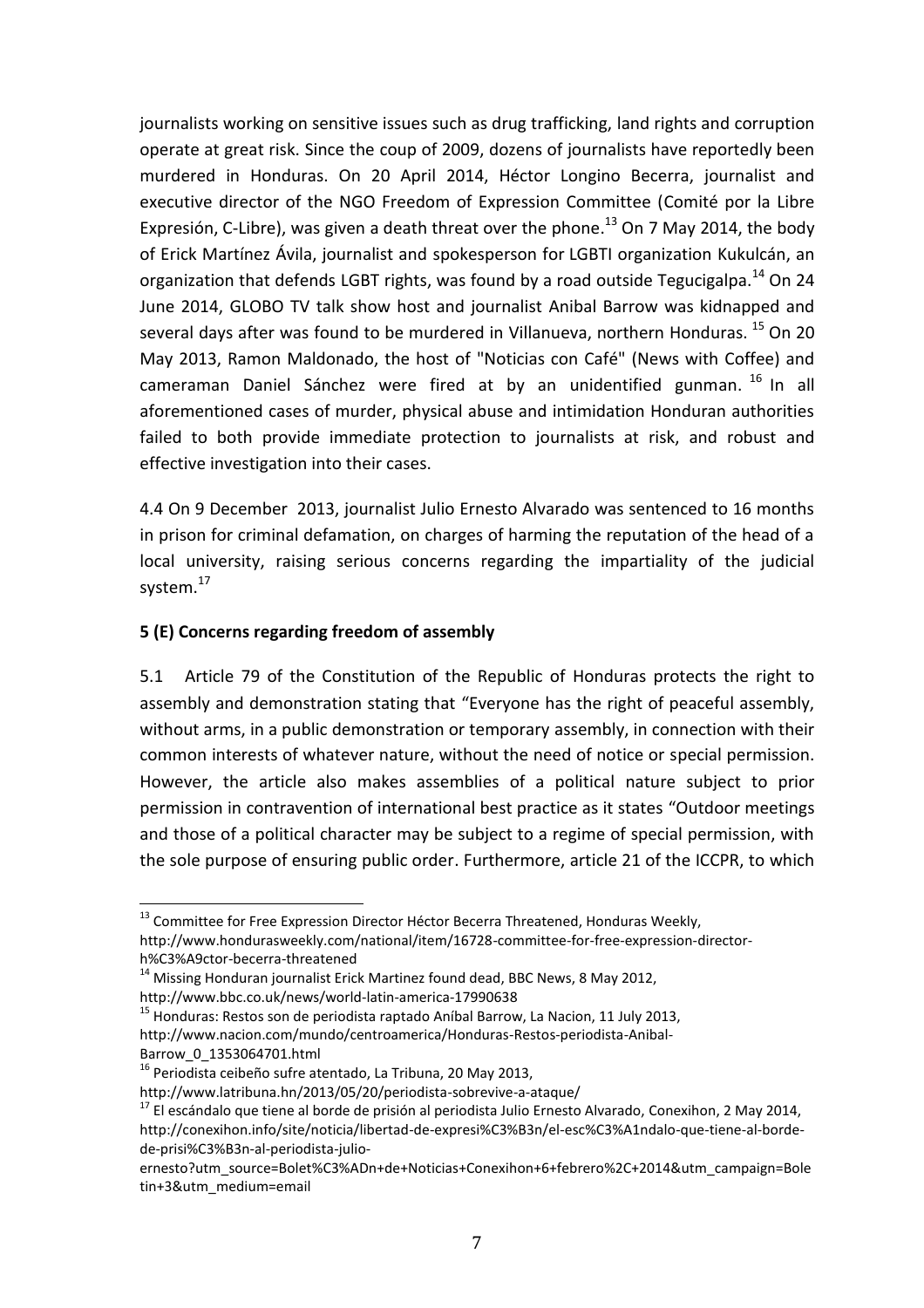Honduras is a state party, guarantees the right to freedom of peaceful assembly. However, despite these legal guarantees, there are a number of stringent limitations to this right.

5.2 Of critical concern are the provision found in the Penal Code, which place a number of unwarranted obstacles that prohibit illicit assemblies. Article 331 of the Penal Code prescribes prison sentences from two to four years and a fine of 30,000 to 60,000 lempiras (\$1,500 to \$3,000) for anyone who organizes an illicit demonstration.

5.4 During May 2014 the government of Honduras violently suppressed a number of peaceful protests which addressed contentious issues such as land rights or high levels of crime. On 13 May 2013 the police brutally attacked peaceful opposition legislators and activists demanding that the Congress should debate high levels of crime and violence in Honduras.<sup>18</sup> On 23 May 2014, the police and army violently suppressed a peaceful demonstration in Colon, where 800 people belonging to the local community protested forced evictions. It is reported that tear gas was fired into a kindergarten and private homes of individuals, hospitalizing 6 children.

5.5. On July 15 2014 the Honduran army opened fire at protestors from COPINH and killed the organizations' member Thomas Garcia.<sup>19</sup> COPINH has been carrying out nonviolent assemblies to protest the construction of a hydroelectric dam on a local river and have met with excessive and even deadly violence by the Honduran army.

### **6 (F) Recommendations to the Government of the Republic of Honduras**

CIVICUS calls on the Government of Honduras to create an enabling environment for civil society to operate in accordance with the rights enshrined in the ICCPR and the UN Declaration on Human Rights Defenders. At a minimum, the following conditions should be ensured: freedom of association, freedom of expression, the right to operate free from unwarranted state interference, the right to communicate and cooperate, the right to seek and secure funding and the state's duty to protect. In light of this, the following specific recommendations are made.

6.1 Regarding restrictions on freedom of association:

 $\overline{a}$ 

 The Special Law for Non-Governmental Development Organizations (the "NGO–D Law") and the Executive Accord 65-2013 should be amended to create an

<sup>&</sup>lt;sup>18</sup> Diputados de Libre Presentan Denuncia por Violacion A Derechos Humanos, Radio Progreso y el Eric, 15 May 2014, http://radioprogresohn.net/index.php/comunicaciones/noticias/item/924-diputados-de-librepresentan-denuncia-por-violaci%C3%B3n-a-derechos-humanos

<sup>19</sup> Honduran Army Kills Indigenous Leader of Coping who resisted dam in Rio Blanco, IC Magazine, 16 July 2014, https://intercontinentalcry.org/honduran-army-kills-indigenous-leader-of-copinh-who-resisteddam-in-rio-blanco/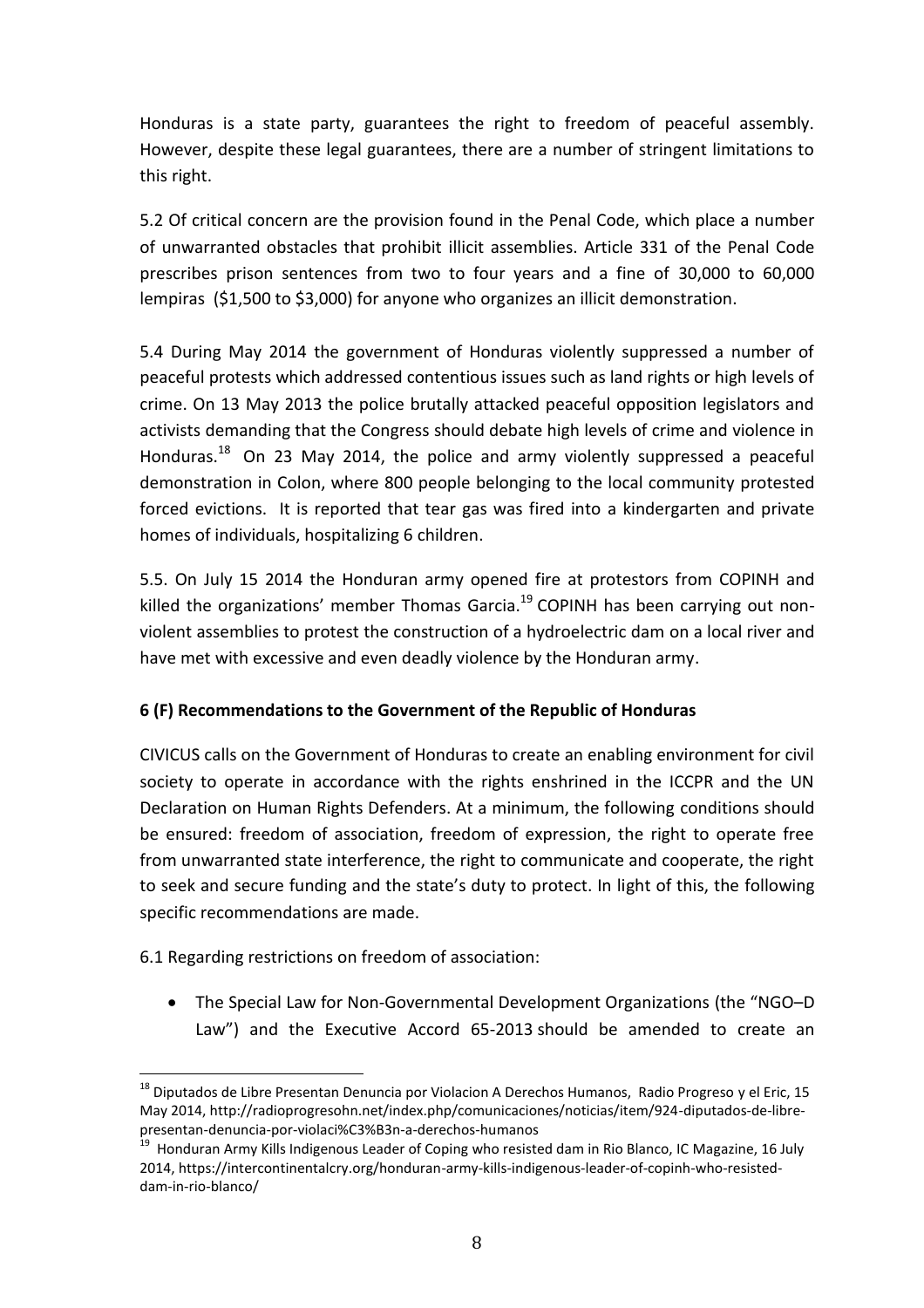enabling environment for civil society organizations and to remove unwarranted bureaucratic obstacles for the operation of civil society.

- The Unit for Registering and Monitoring Civil Associations (URSAC) must be allocated adequate resources to assist CSOs operating at the local level outside of Tegucigalpa.
- 6.2 Regarding the arbitrary detention and harassment of civil society activists
	- The Government should adopt a holistic state policy to provide a conducive environment for human rights defenders and to ensure their security as outlined in recommendations set forth by the UPR mechanism, Special Procedures, Treaty Bodies and the Inter-American System, as well as those provided by the Commission on Truth and Reconciliation.
	- The state should ensure that National Human Rights Commission (CONADEH) can carry out its legitimate work independently. CONADEH should promptly and impartially investigate cases referred to it without fear of reprisals.
	- All due process guarantees in accordance with article 14 of the ICCPR should be ensured for all detained persons. All human rights defenders and civil society activists detained for exercising their freedom of assembly, association, or expression should be unconditionally and immediately released. Their cases should be reviewed to prevent further harassment.

6.3 Regarding restrictions on freedom of expression and access to information, and intimidation, harassment and attacks on journalists

- An impartial and independent complaint mechanism should be established to investigate widespread threats against journalists working on contentious issues. The security personnel should provide immediate and effective protection to journalists at risk. The state should provide impartial and timely investigation into the homicide cases of journalists.
- National legislation should be revised to ensure freedom of expression and access to information is guaranteed in accordance to the ICCPR

6.4 Regarding restrictions on freedom of assembly

- Best practices on freedom of peaceful assembly should be adopted, as put forward by the UN Special Rapporteur on the Right to Peaceful Assembly and Association in his annual report (2012) which calls for simple notification rather than explicit permission to assemble.
- An impartial and independent complaint mechanism should be established to combat widespread excessive state violence against peaceful protestors.
- Recourse for judicial review and effective remedy should be provided, including